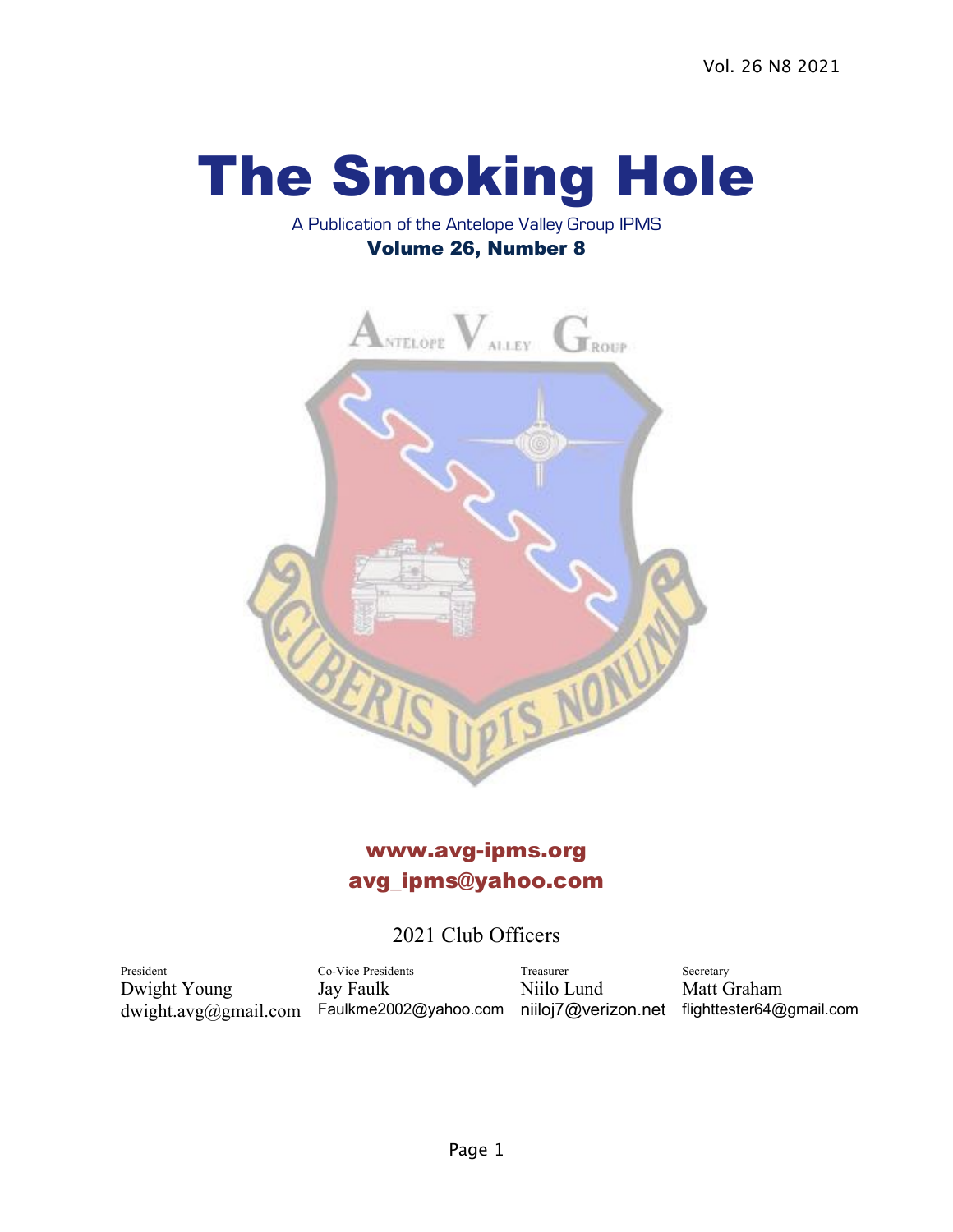## Club News and Business

## JULY PHYSICAL MEETING 8:00 -10:00 am AUGUST 14, RAWLEY DUNTLEY PARK, 3334 W. AVE. K, LANCASTER. VIRTUAL (ZOOM) MEETING, SATURDAY EVENING, 7 pm

#### **July Meeting General Meeting Notes:**

As seems to be the new tradition, we had another physical meeting at Rawley Duntley Park. A virtual Zoom meeting followed on Monday.

#### Latest Club Status

We seem to be going backwards Despite the vaccinations, the Delta variant has caused a huge surge in cases. Prez Dwight has not gotten a positive response from any indoor venues, so we're probably stuck with the outdoor meetings and Zoom for at least the near term.

#### **July Physical Meeting**

We had another outdoor meeting at Rawley Duntley park. Once again, we had a morning meeting to beat the heat and wind. Turnout again was about 8-10 members!



Some nice builds on display from the members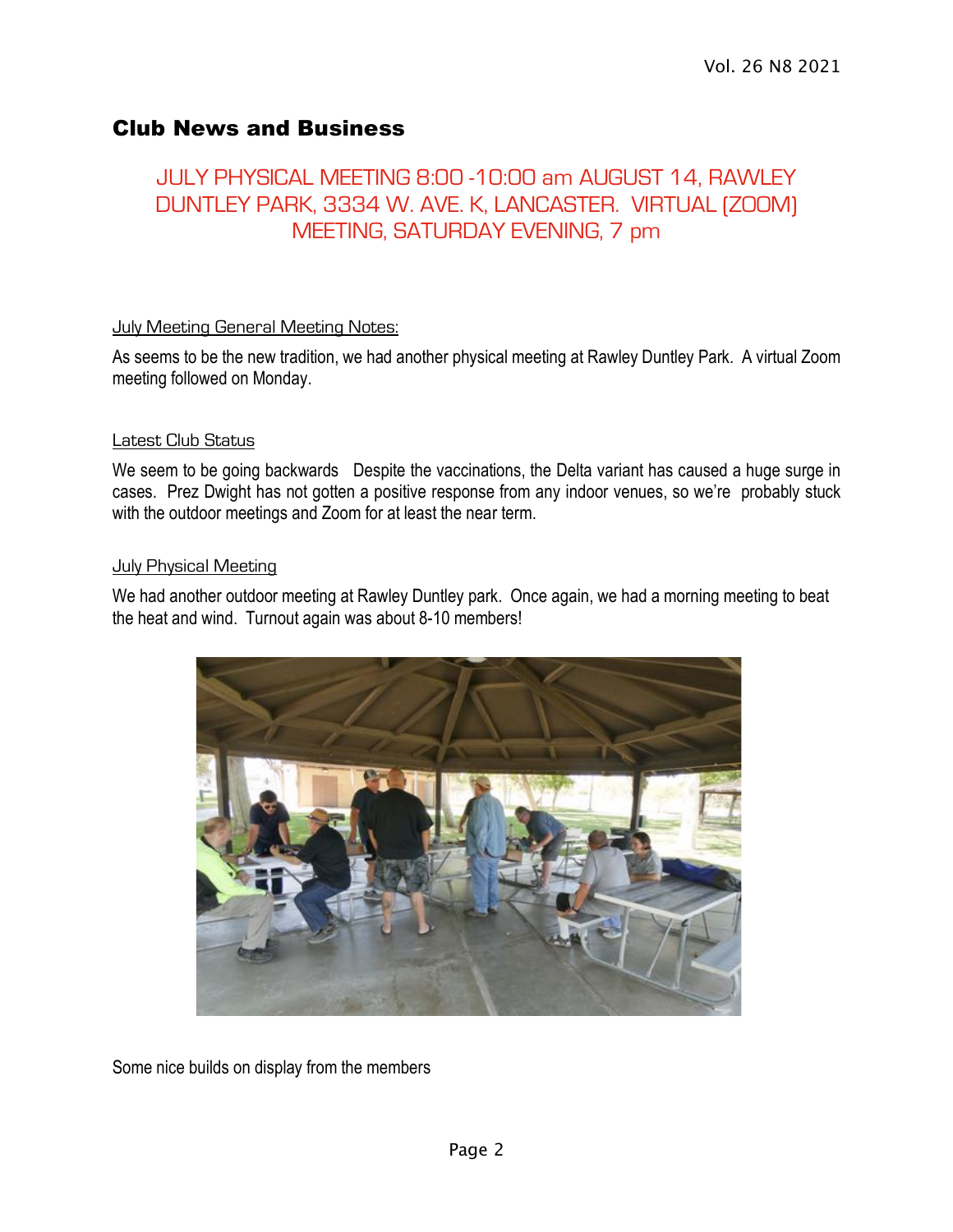

Veep Jay was in attendance with several models to display

1/72 Airfix Blenhiem. Jay has shared some WIP pics. 1/72 B-57G. From the raised panel lines, I say previously **previously** this is the Italeri kit.







This is an extremely cool model. Jay built a replica of the late LA Sheriff Deputy Sgt. Steve Owen's patrol car. Based on the 1/25 Lindberg Crown Vic. Jay had a heck of a time sourcing the LA Sheriff decals. The decals were produced without LA's permission, and they sent a "cease and desist' to the decal maker. Jay plans to present the model to Steve's widow



1/35th Case Tractor. From Thunder Models I believe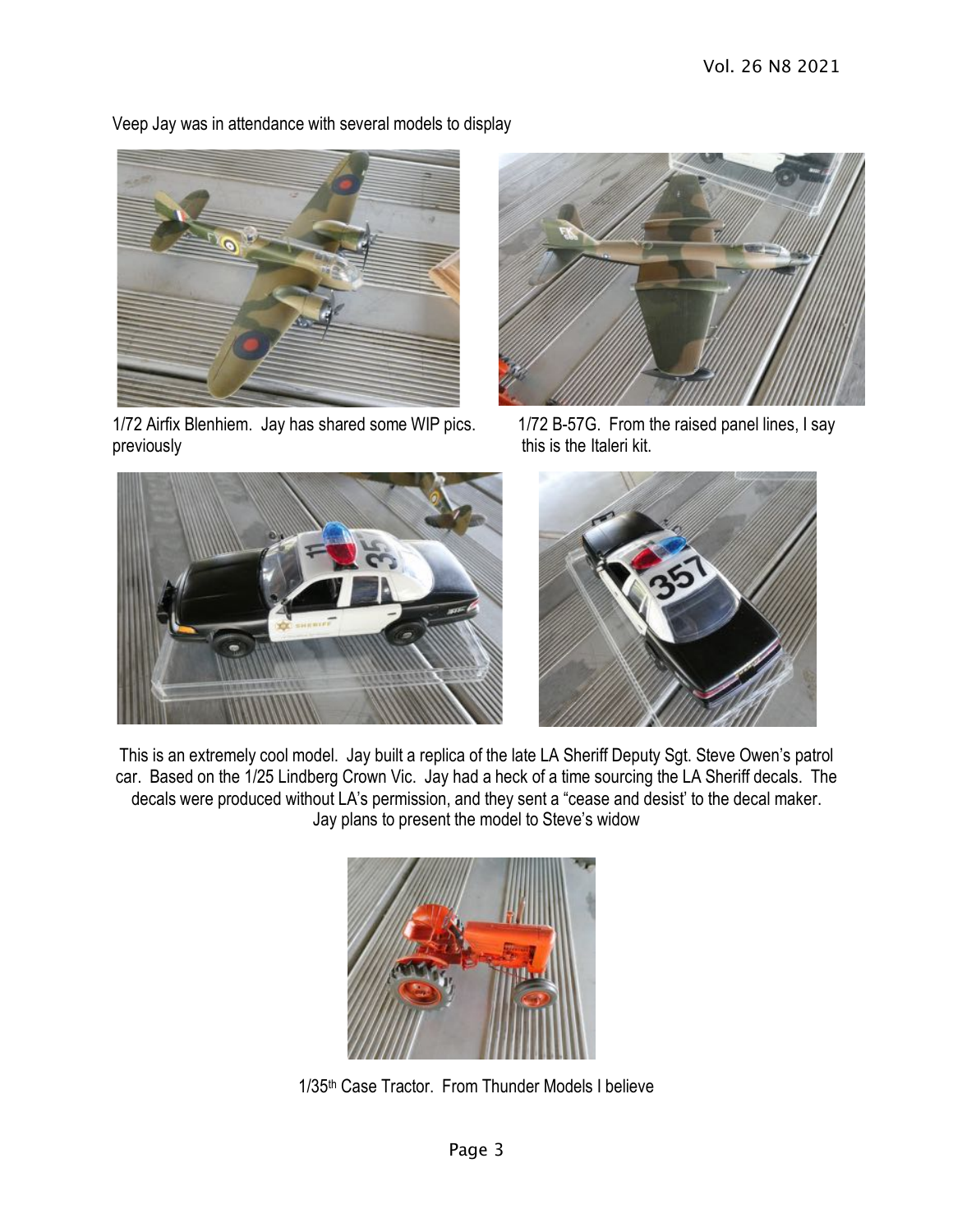John S. brought a couple of models:





!/48<sup>th</sup> Ryan Firebee Drone. From ICM. They also. 1/720<sup>th</sup> Navy Type-K blimp from Mark 1 Models.<br>plan to relies their B-26 kit as a JD-1 with 2. This thing is small! And John says it comes with of these included a mooring mast and tiny tractor!

This thing is small! And John says it comes with



Rowdy brought some subs. I like the Russian one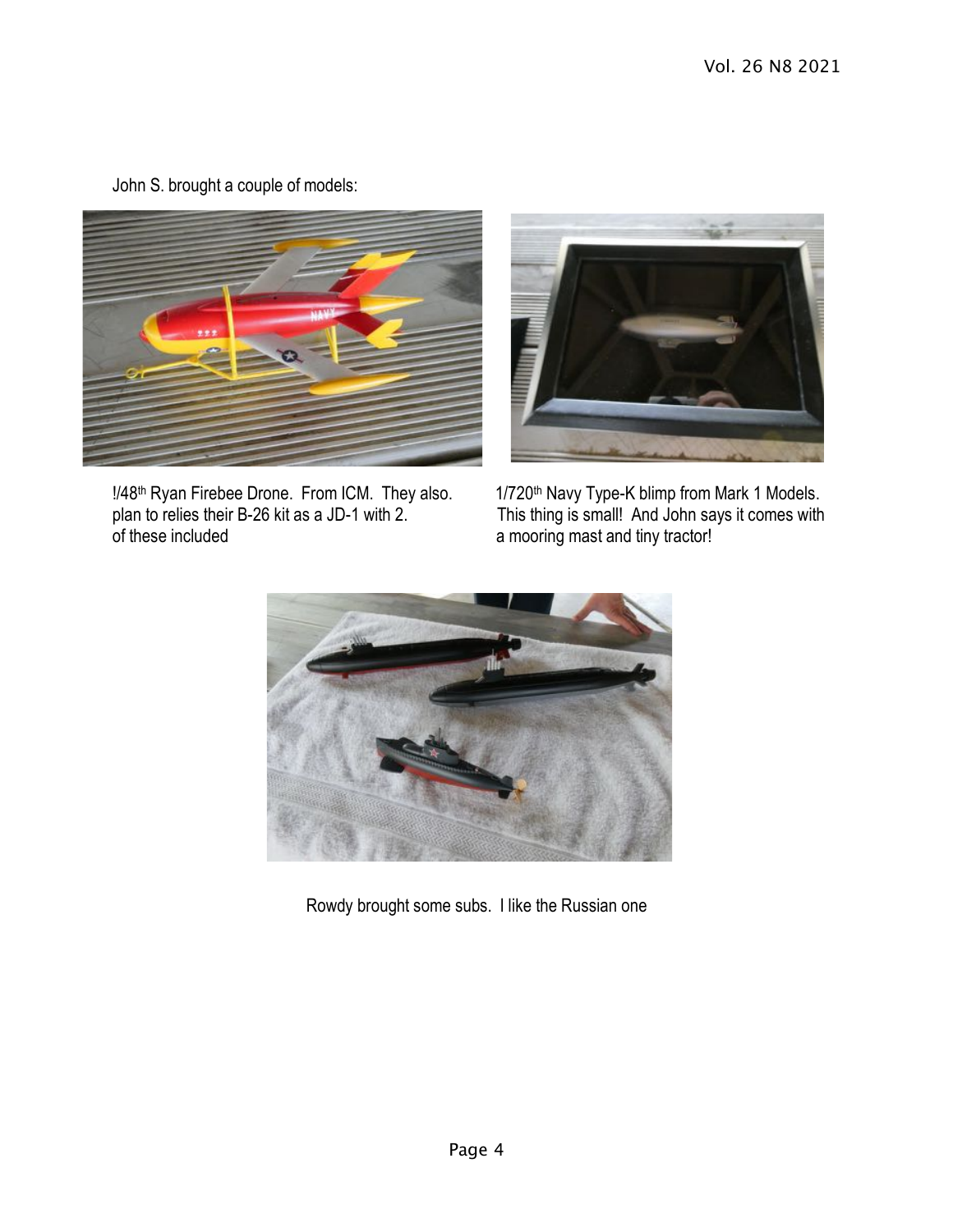

Nillo built a 1/72 UH-50 Blackhawk from the Hasegawa kit. It took 3 weeks to build and he used Testors enamel and acrylic paints.

About the model, Niilo writes: "The Sikorsky UH-60A Blackhawk is a tactical transport helicopter developed to replace the UH-1, With improved capability and transport and survivability. Provisions for the External Stores Support System allowed it to carry external fuel tanks and many other weapons. This model is shown with the 230-gall fuel tanks and the 4 rack AGM-114A Hellfire missile configuration, with portable infantry gun positions on both sides.

The build was rather simple with good piece interface which minimized gap fill and sanding. Instructions for assembly were good, but modified to facilitate final assembly completion without appendage interference and breakage.

Fun build, try it!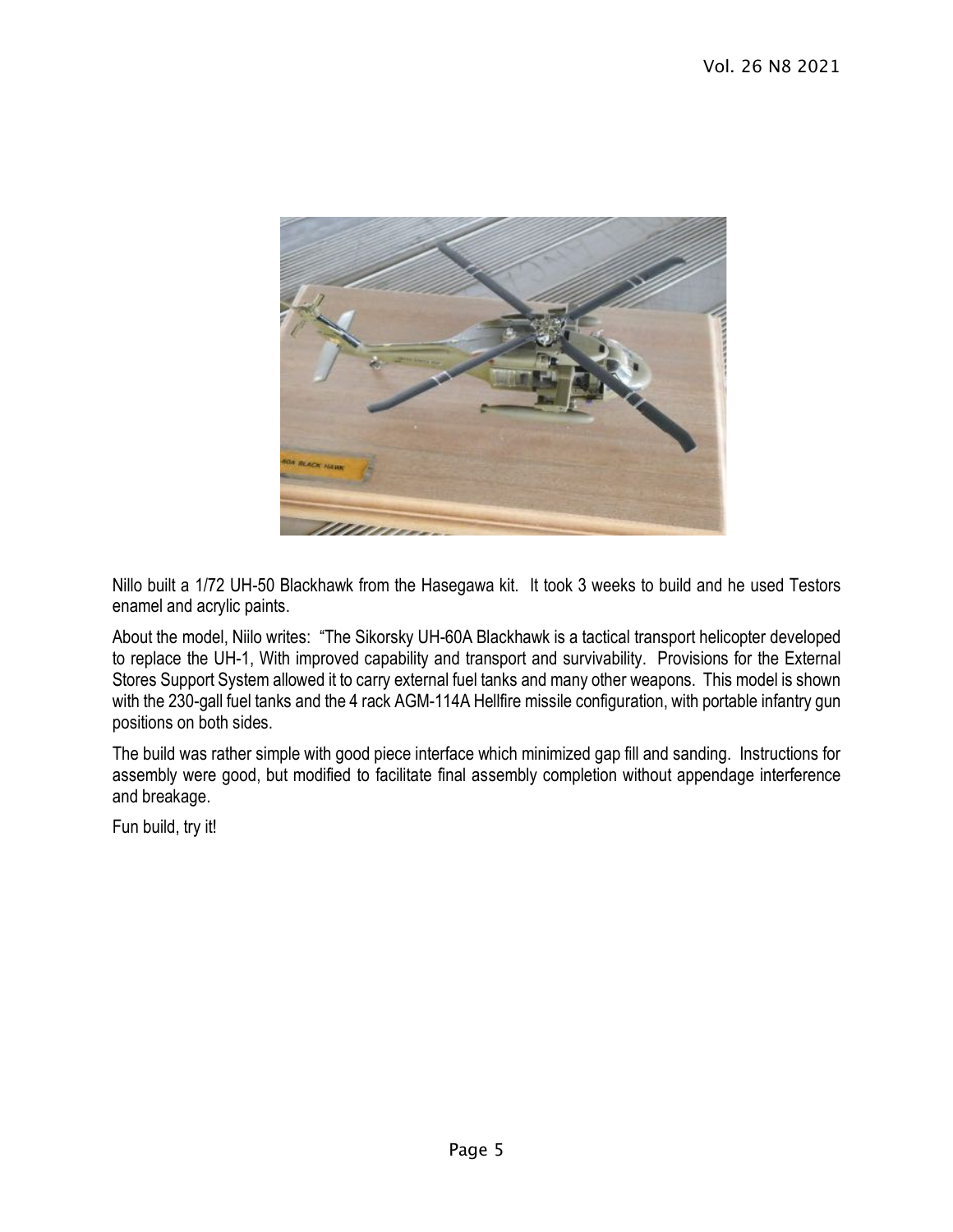#### Zoom Meeting

Prez Dwight has scheduled a Zoom meeting for the 14<sup>th</sup> starting at 7:00 pm. He'll send out an email to the membership, but here's the info again:

Join Zoom Meeting https://us02web.zoom.us/j/83490590587?pwd=dVRldldtOTJsWmYvWitiSTFtYkdoZz09

Meeting ID: 834 9059 0587 Passcode: 911010 One tap mobile +16699006833,,83490590587#,,,,\*911010# US (San Jose) +14086380968,,83490590587#,,,,\*911010# US (San Jose)

Dial by your location +1 669 900 6833 US (San Jose) +1 408 638 0968 US (San Jose) +1 346 248 7799 US (Houston) +1 253 215 8782 US (Tacoma) +1 646 876 9923 US (New York) +1 301 715 8592 US (Washington DC) +1 312 626 6799 US (Chicago) Meeting ID: 834 9059 0587 Passcode: 911010 Find your local number: https://us02web.zoom.us/u/kvgMWiSuf

#### The Nats are Here!

Less than a week to go! A number of club members are planning to attend (I plan to be there Friday and Saturday). Perhaps we can coordinate a club get-together.

The State of Nevada has instituted an indoor mask mandate, so don't forget your mask. Also don't forget Emeritus Member Rick R.'s seminar on B-2 Flight Test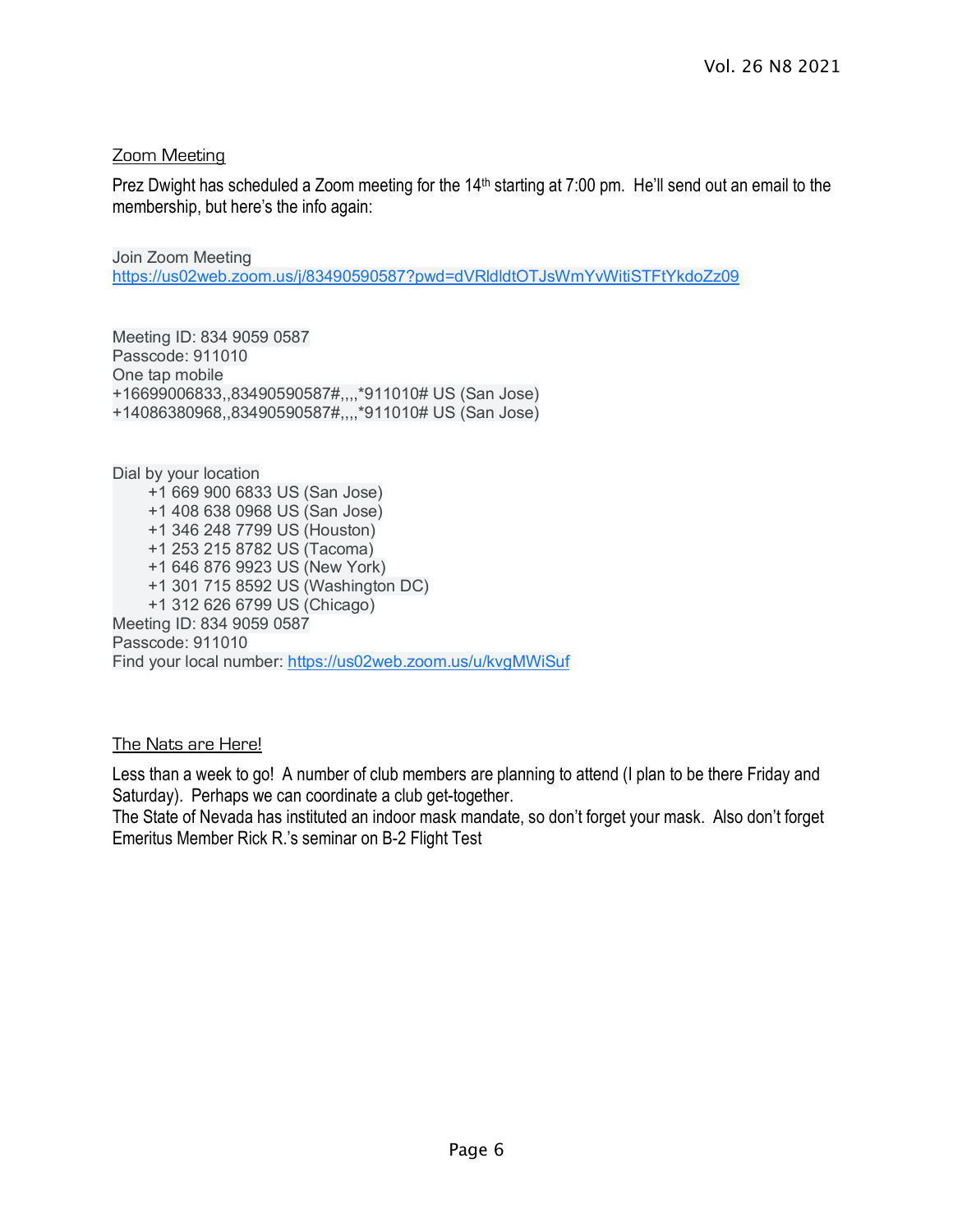## 2021 Meeting Schedule (Tentative)

| Primary  | Activities                                                                                       | Refreshments | Demo | Review |
|----------|--------------------------------------------------------------------------------------------------|--------------|------|--------|
| 16 Jan   | <b>CANCELLED, Virtual Meeting</b>                                                                |              |      |        |
| $20$ Feb | <b>CANCELLED, Virtual Meeting</b>                                                                |              |      |        |
| 20 Mar   | <b>CANCELLED</b>                                                                                 |              |      |        |
| 17 Apr   | <b>CANCELLED</b>                                                                                 |              |      |        |
| 15 May   | Physical Meeting, 1 pm, Rawley Duntley Park, Lancaster. Virtual Meeting 6:30 to<br>$8:30$ pm     |              |      |        |
| 19 June  | Physical Meeting, 8 to 10 am, Rawley Duntley Park, Lancaster. Virtual Meeting<br>6:30 to 8:30 pm |              |      |        |
| 17 July  | Physical Meeting, 9:30 to 11:30 am, Rawley Duntley Park, Lancaster.                              |              |      |        |
| 14 Aug   | Physical Meeting, 8 to 10 am, Rawley Duntley Park, Lancaster. Virtual Meeting<br>7 pm            |              |      |        |
| 18 Sept  |                                                                                                  |              |      |        |
| 16 Oct   |                                                                                                  |              |      |        |
| 30 Oct   | 2021 Desert Classic (tentative)                                                                  |              |      |        |
| 20 Nov   | 2022 Club Officer Nominations                                                                    |              |      |        |
| 18 Dec   | Gift Exchange                                                                                    |              |      |        |

## The Tool Crib

No new items this month.

### Kit Review

No review this month.

## Club Demos

None this month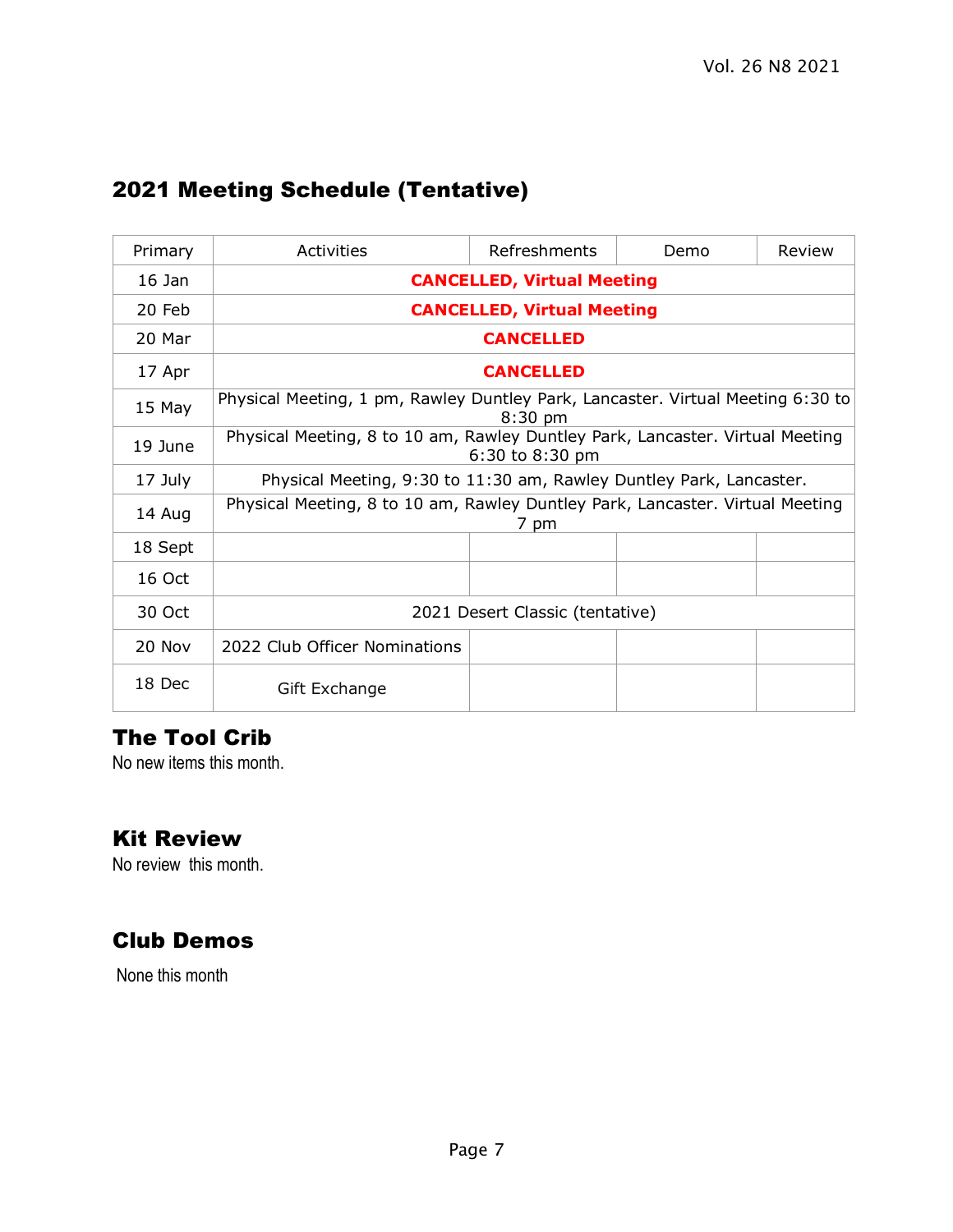## Member Show and Tell, 18<sup>th</sup> COVID Edition

Here's the roundup from the club e-mail thread

Emeritus member Rick R. has finished two more of his spectacular Wingnut Wings builds. This time it's Sopwith Camel and the LVG VI. This 2 kits were boxed together in one of Wingnuts "Duelists" sets.



Here's what Rick has to say: Here is my latest. A Wingnut Wings LVG VI, along with its box mate a Camel. The Camel is probably the hardest of the Wingnut kits I have built to date. However, the LVG was a tale of two steps forward, one back, especially with the scheme I chose. Wood simulation via artist oil's and used the "hairspray" method on the wings and tail. The white is sprayed on top of decals as well. Lots of fun in trying to not damage them.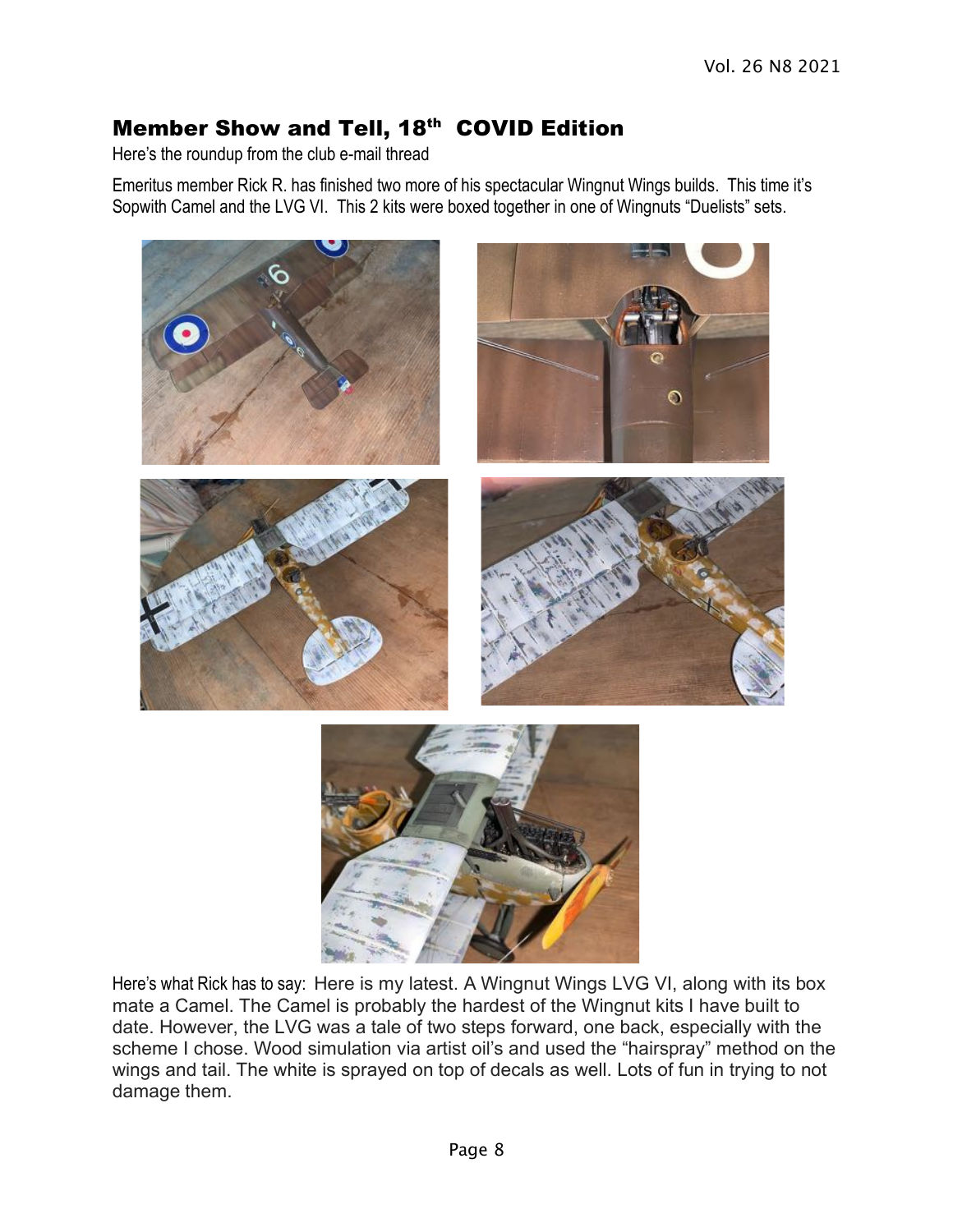Jurassic Kit Wrangler Rich R. has produced another masterpiece. Hard to believe this is the 1/48<sup>th</sup> Monogram F-100D.











Rich says: I recently finished Monogram's now ancient (released in 1980?) F-100D. An advanced kit for its time but now it really shows it's age; raised panel lines, less than stellar fit, big seams to address on the top and bottom half fuselage configuration. I tried to dress her up using Hasegawa weapons, Aires wheels, metal pitot boom, Sierra Hotel exhaust nozzle and a Black Box cockpit. She got a 100% rescribe and rebuild of a few details with scratch built parts. I'm doing a Tamiya P-38 now as recovery therapy… it's like being on another planet!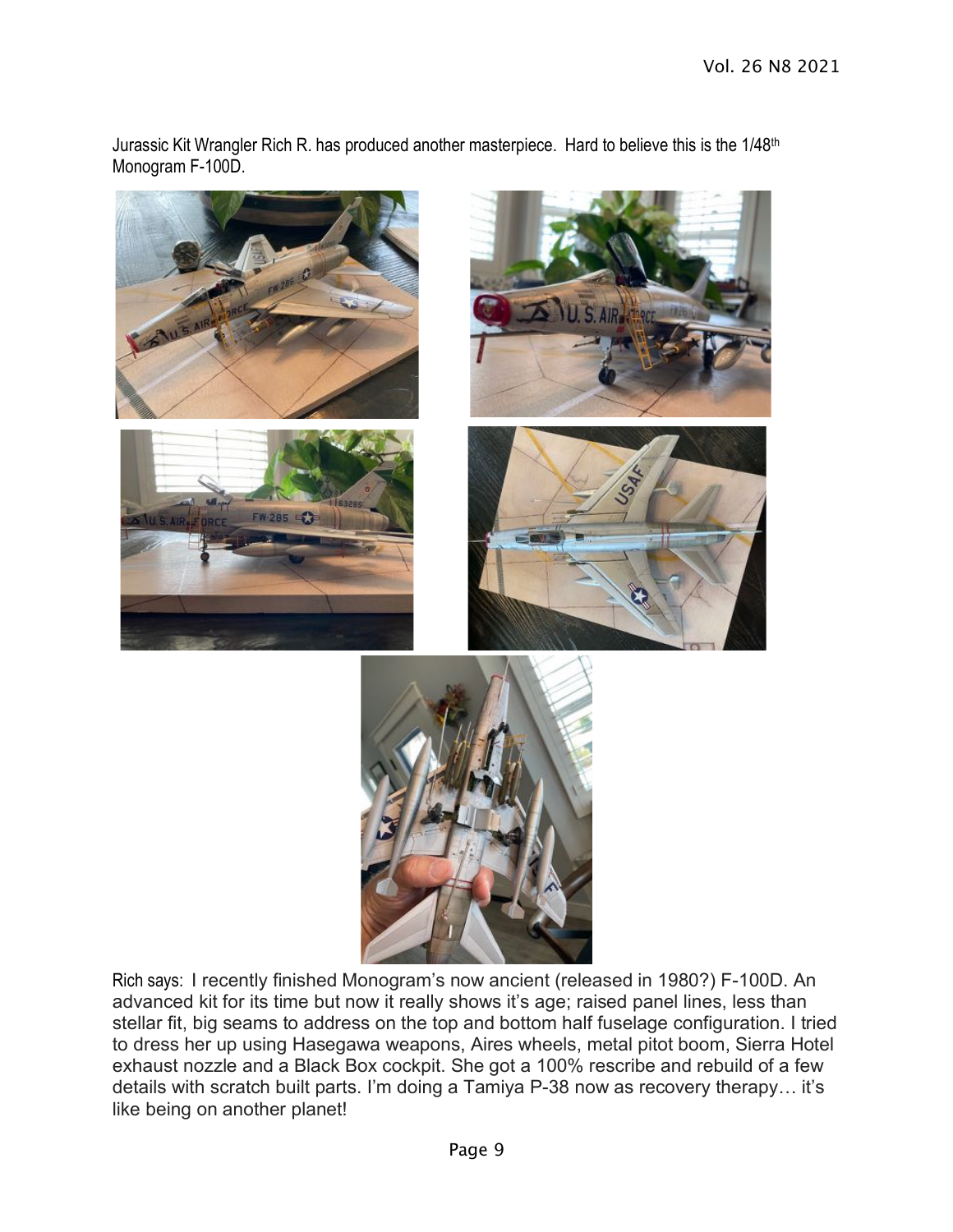The Furball Decals were an absolute delight to use, I recommend them highly. If anyone is doing an F-100 I'll be happy to share the decals of any of the other 6 airplanes on the sheet. With Tamiya having released their gorgeous F-14 and F-4, how cool would it be to see them address the Century Series jets with modern tooling and engineering.

Anyway, warts and all, here's my take on *"Pretty Penny* as she appeared in 1965*.*

John S. has created another UFO! He did an awesome lighting job on this one.













Page 10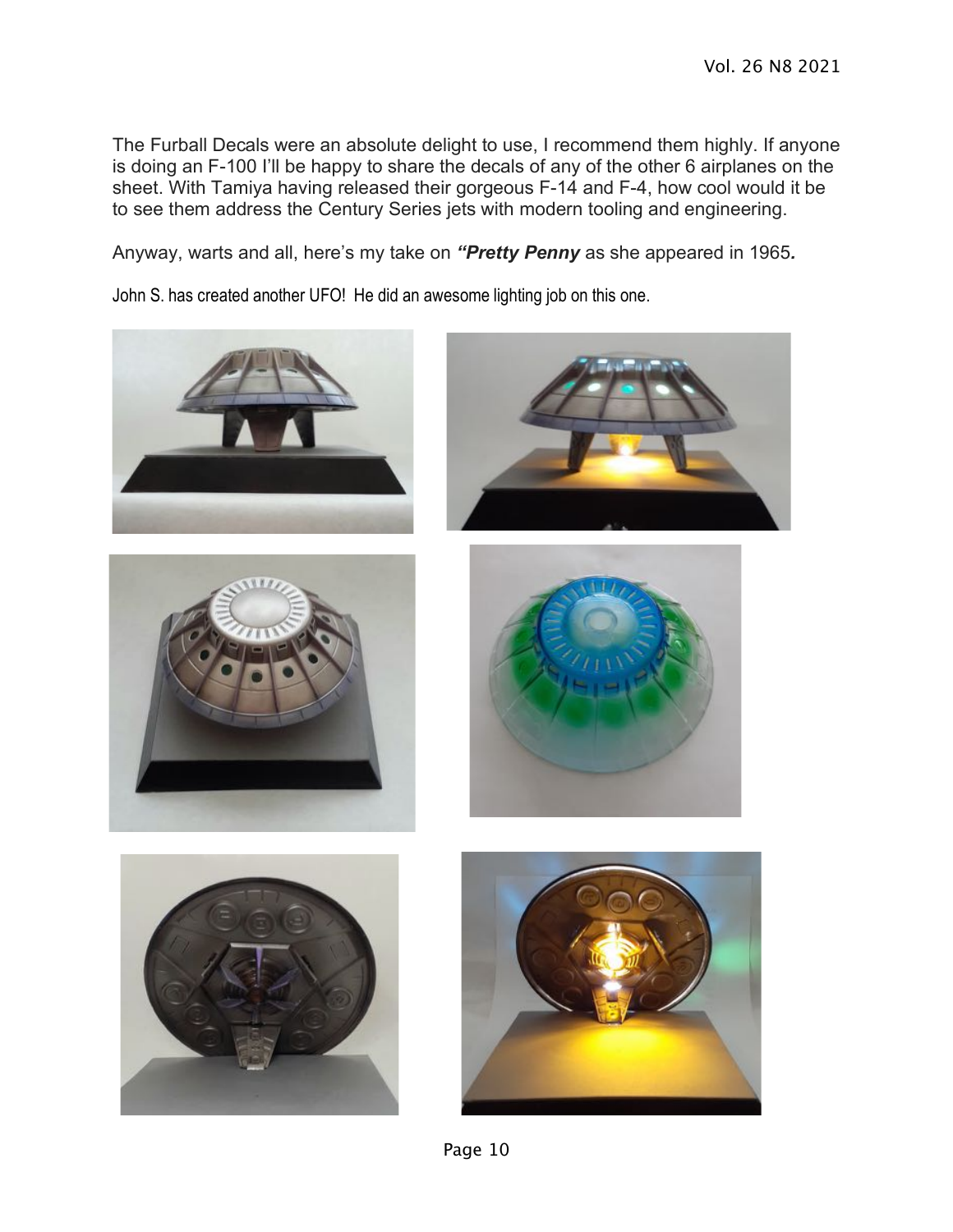

John says: I I took a break from SERIOUS MODELING and did another UFO model. I experimented with lighting plus effects with Alclad II and Mission Models color-change paints. The kit was \$20.00, and the electronics were almost five times as much. I have over four meters of LED strip and some connectors, but no 12v transformer, if any one's interested.

Bill P. shared some WIP photos of Steve S.'s favorite kit, the 1/72 Emhar F3H Demon. In fact, Steve likes this kit so much that when he "misplaced" his original kit, I gifted him another one! One of the few kits I've seen with square wing leading edges…. Bill's doing quite the job with this "sow's ear".

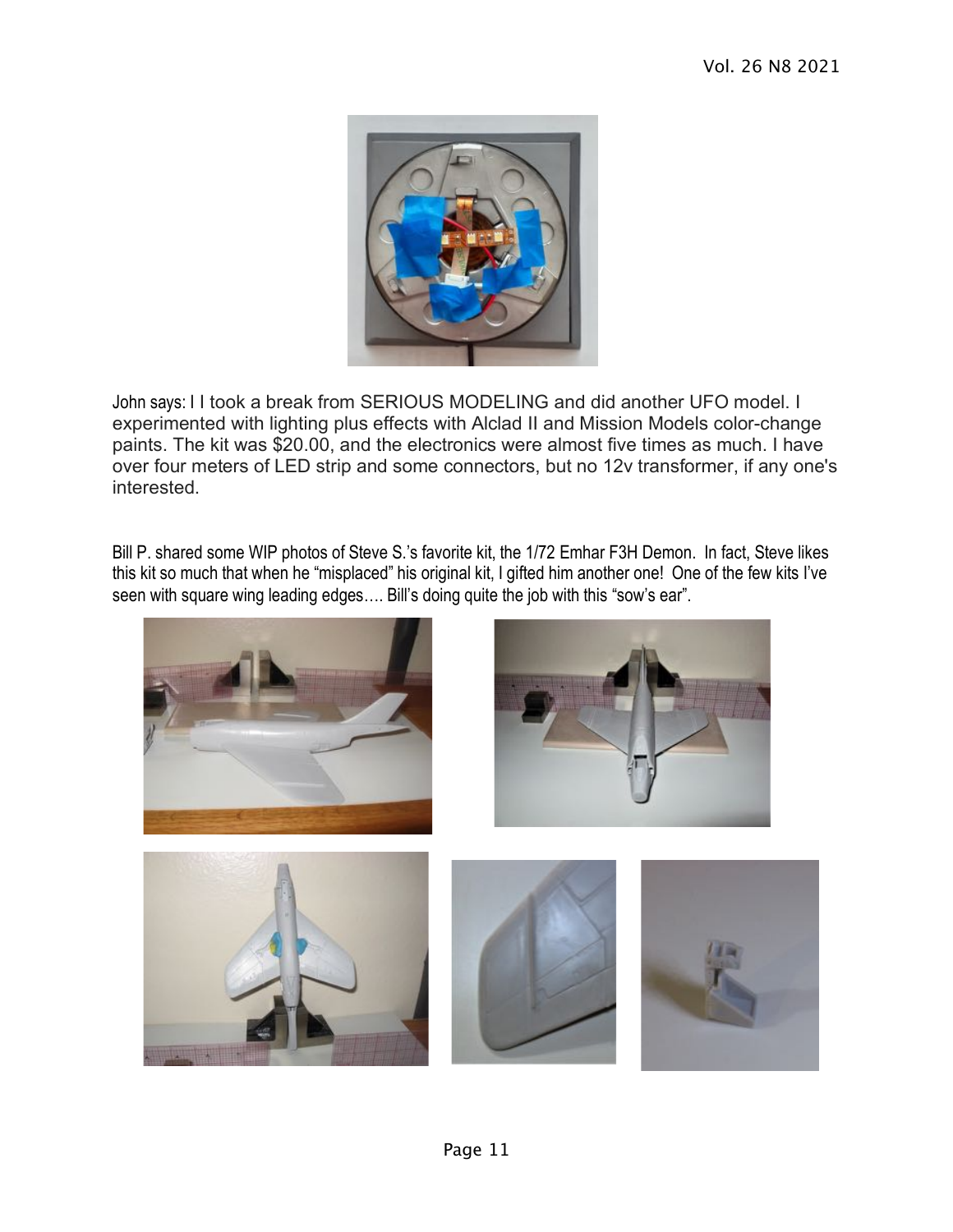Here's Bill's 'blow-by-blow': Attached images of the EMHAR F3H in progress. Wing and intake fences thinned to 0.02 inch. McDonnell type ejection seat carved and sanded with HARBOR FREIGHT battery powered pencil scriber and various files, sandpaper, XACTO type cutting tools, etc. Drilled out the litening holes in the back guide rails after carving it to the correct C-shape rail. Everything in the images is the original kit ejection seat with plastic taken away due to injection muddling and limitations of injection plastic processes on detail. The pencil scriber is cheap and has a ton of possible uses for modelers! I used clay to hold the position of the wings at the same dihedral on both sides. It worked really well! The tail looks like it may be warped to starboard in the image, so I will have to check for real or optical illusion. If real, then that will be a headache, but another EMHAR F3H CHALLENGE! The edges of the wings were sanded to the correct contour at the front and outer edge and thinned a lot to the aft of the wing. The wing looks about right on the edges. I will try to use my SILLY PUTTY STRATEGY to make the instrument side console top raised details, the same way I made rivet lines for the P-47 old REVELL 1/72 KIT. Wing join to fuselage has to be filled in and sanded. Starboard side intake fence/brace still needs to be thinned to match the 0.02 inch thickness on the port side. A lot more to do and more strategies to discover!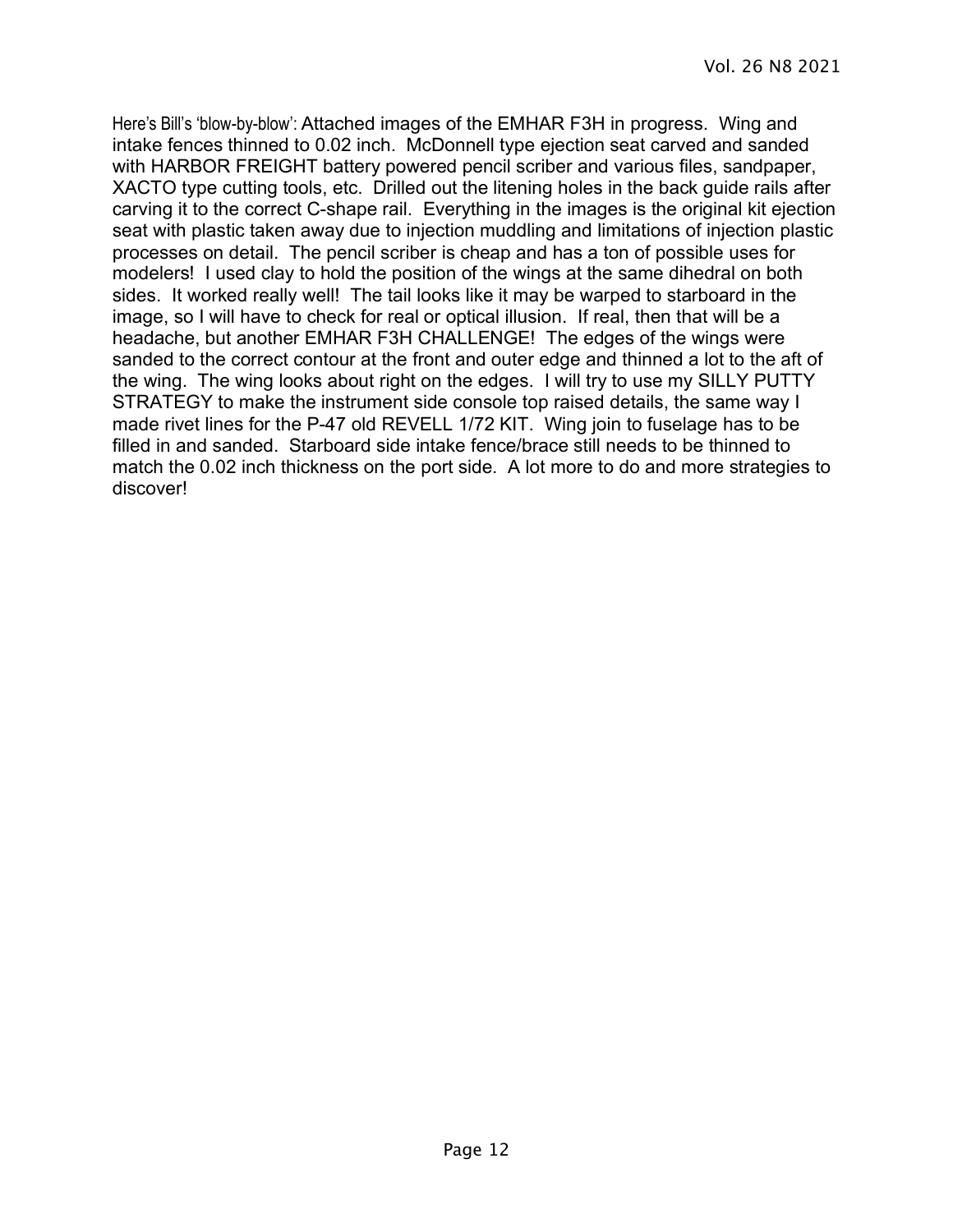## Calendar

| 8/18/2021  | <b>IPMS/USA</b><br>National<br>Convention   | Rio Hotel and Convention Center<br>3700 W. Flamingo Rd.<br>Las Vegas, NV |
|------------|---------------------------------------------|--------------------------------------------------------------------------|
| 10/2/2021  | OrangeCon 2021                              | <b>Hotel Fullerton</b><br>1500 S. Raymond Ave.<br>Fullerton, CA          |
| 10/3/2021  | SOCAL Open<br>(Car model<br>contest)        | Rancho San Antonio Boys Home<br>Chatsworth, CA                           |
| 10/10/2021 | Spirit of Speed 6<br>(Car model<br>contest) | <b>NHRA Museum</b><br>1121 McKinley Ave.<br>Pomona, CA                   |
| 11/6/2021  | ModelZona 2021                              | Red Mountain Community Church<br>6061 E. Virginia St.<br>Mesa, AZ        |
| 1/29/2022  | Spruefest                                   | <b>Brookhurst Hobbies</b><br>12188 Brookhurst St.<br>Garden Grove, CA    |